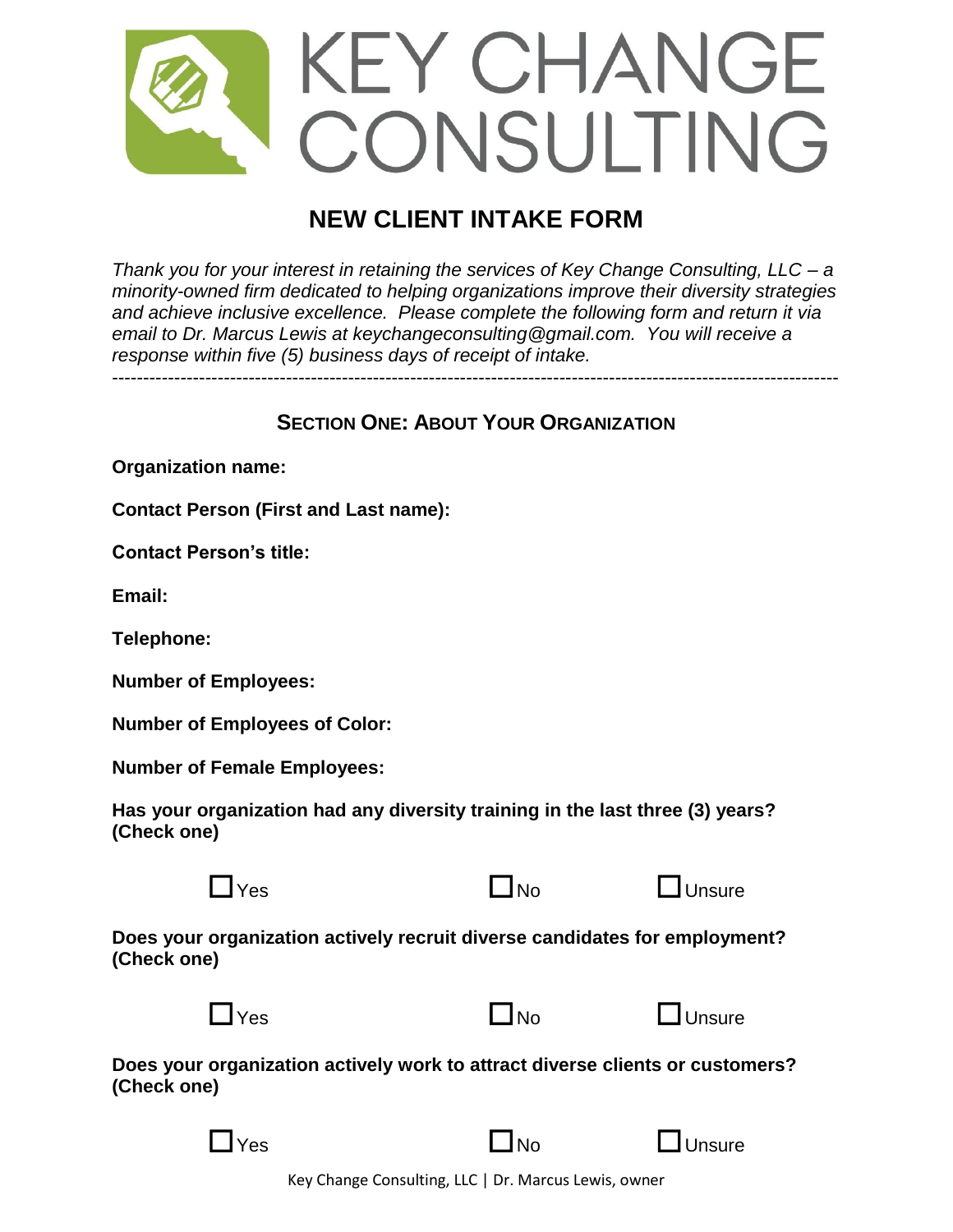# **SECTION TWO: ABOUT THE PROJECT**

## **Check the boxes that best describe the nature of work your organization requires:**



**Based on the boxes checked above, please provide additional details about the project with which you need assistance.**

**What are the three (3) most important outcomes you wish to accomplish from our services?**